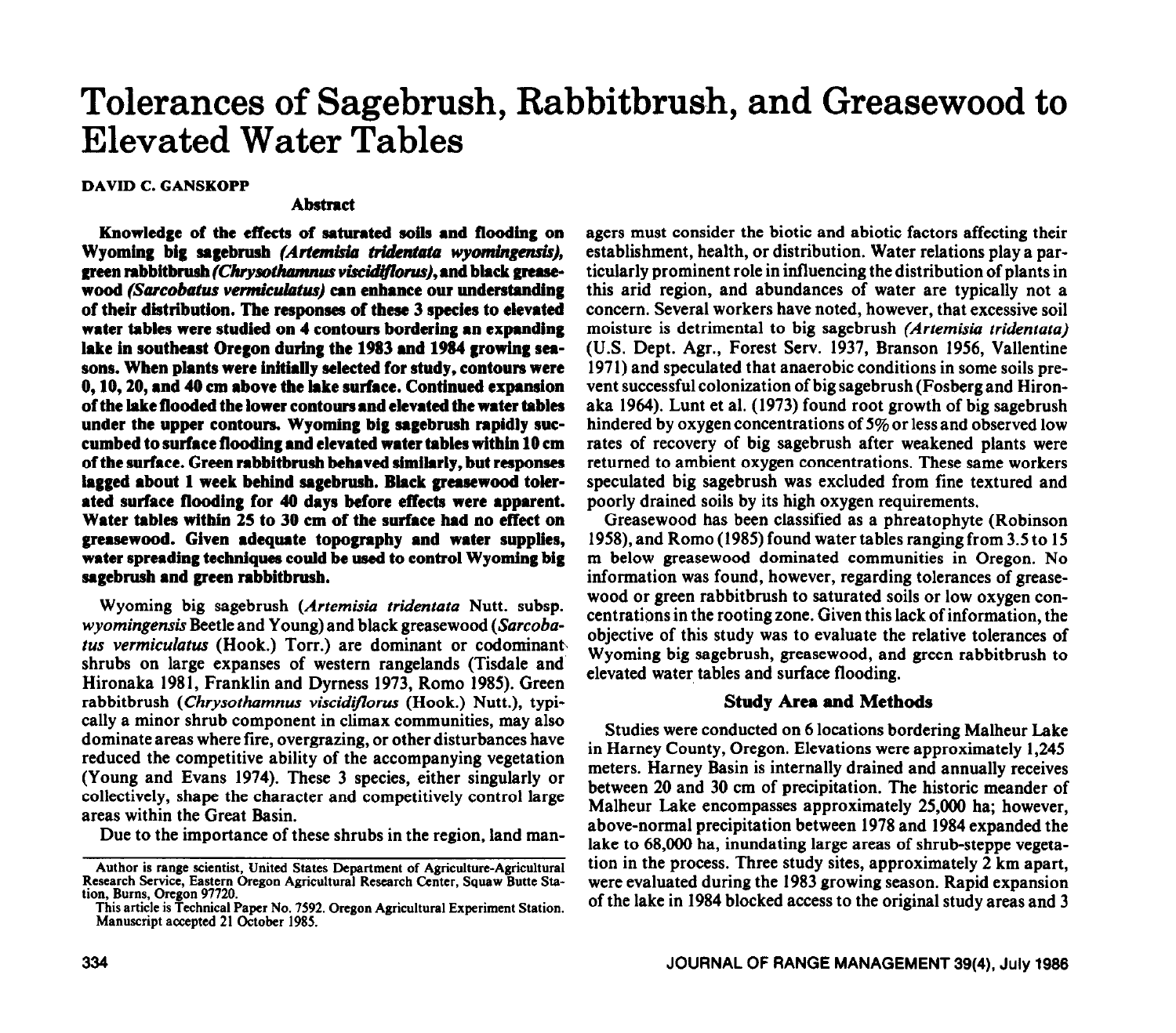new sites were selected for replication of the experiment in 1984.

Each site supported a mixed overstory of Wyoming big sagebrush, black greasewood, and green rabbitbrush. Understories were dominated by cheatgrass (Bromus tectorum L.) with traces of Thurber's needlegrass (Stipa thurberiana Piper) and needle-andthreadgrass *(Stipu comatu* Trin. & Rupr.). At each location, shrub vigor was evaluated along 4 contours. Contours were, respectively, 0, 10, 20, and 40 cm above the lake surface when studies were initiated in late May of each year. Twenty individuals of each species were permanently marked with numbered aluminum tags along each of the 4 contours. Shrubs along the first contour were selected by walking the water's edge and tagging those individuals whose stems were just being touched by surface water. Elevations of shrubs above the water line on the remaining 3 contours were established by standing at the base of each stem and backsighting through a level to a marked stadia rod held at the water's edge. Decadent, diseased, or damaged plants were excluded from these evaluations.

Water tables were monitored by augering holes on each contour and inserting perforated pipe to a 60 cm depth. Subsurface fluctuations in water tables were then measured with a dipstick to the nearest 0.5 cm. Vigor of shrubs and water table levels were monitored on a weekly basis as the water continued to rise, and on a biweekly basis when water levels stabilized or began to recede.

Four classes of plant vigor were recognized and each given a numerical score. These were:  $3 =$  plant apparently healthy and foliage of normal color, 2 = foliage chlorotic or yellow, **1 =** foliage chlorotic and wilted, and  $0 =$  all foliage dried and brittle. Plants were assumed to be dead when assigned a score of 0. At each location vigor scores for each species on each contour were totaled by observation date and the total viewed as a single observation for data analysis. With 20 units contained in each sum, the value of an observation ranged between 0 and 60. Mean values were employed for simplification of data presentation.

Statistical design was a strip plot using a factorial combination of 4 contours, 3 species, and 12 (1983) or 13 (1984) evaluation dates in 3 replications. In 1984, highway construction efforts interrupted the flow of water to 1 study area. Data from that area were not included in the analysis.

Stepwise multiple linear regression was used to examine the relationship between the vigor indices of each species (dependent variable) and 6 independent variables which were: water levels, number of days of exposure to water, an interaction term of water levels  $\times$  number of days of exposure; and due to the curvilinear nature of the response variable, the square of the 3 previous variables. The 1983 and 1984 regression lines for each species were compared following procedures of Neter and Wasserman (1974). Statistical significance was accepted at  $P<0.05$ .

### **Results and Discussion**

During both years of study, water tables continued to rise after research sites were established (Fig. 1). Water tables were more elevated and remained above initial levels for a longer period of



**Fig. 1.** *Proximity of water tables to soil surface on 4 contours initially established at 0 (---), 10 (------), 20 (------), and 40 cm (------)above risingfloodwaters in 1983 and 1984.* 

Table 1. Strip plot analysis of variance of shrub vigor using a factorial combination of 4 contours, 3 species, and 12 (1983) or 13 (1984) evaluation dates. Error  $1$  = replication  $\times$  species + replication  $\times$  contour + replication  $\times$  contour  $\times$  species. Error  $2$  = Replication  $\times$  date. Error  $3$  = difference.

| Source of variation                    |                       | 1983 study     |            | 1984 study            |                |            |  |
|----------------------------------------|-----------------------|----------------|------------|-----------------------|----------------|------------|--|
|                                        | Degrees of<br>freedom | Mean<br>square | value      | Degrees of<br>freedom | Mean<br>square | F<br>value |  |
| Total                                  | 431                   | 689            |            | 311                   | 533            |            |  |
| Replications                           |                       | 660            | 1.17       |                       | 883            | $9.18*$    |  |
| Contour                                |                       | 20932          | 37.04**    |                       | 21925          | $163.30**$ |  |
| <b>Species</b>                         |                       | 34824          | $61.63**$  |                       | 15715          | 227.82**   |  |
| Species $\times$ contour               |                       | 1625           | $2.88*$    | o                     | 2631           | $27.34**$  |  |
| Error 1                                | 22                    | 565            |            |                       | 96             |            |  |
| Date                                   | 11                    | 7467           | $201.38**$ | 12                    | 1911           | 182.92**   |  |
| Error 2                                | 22                    | 37             |            | 12                    | 10             |            |  |
| Date $\times$ species                  | 22                    | 872            | $19.99**$  | 24                    | 226            | 14.33**    |  |
| Date $\times$ contour                  | 33                    | 432            | $9.90**$   | 36                    | 384            | $24.32**$  |  |
| Date $\times$ contour $\times$ species | 66                    | 211            | 4.84       | 72                    | 89             | $5.63**$   |  |
| Error 3                                | 242                   | 43             |            | 129                   | 16             |            |  |

\*significant at  $P<0.05$ ; \*\*significant at  $P<0.01$ .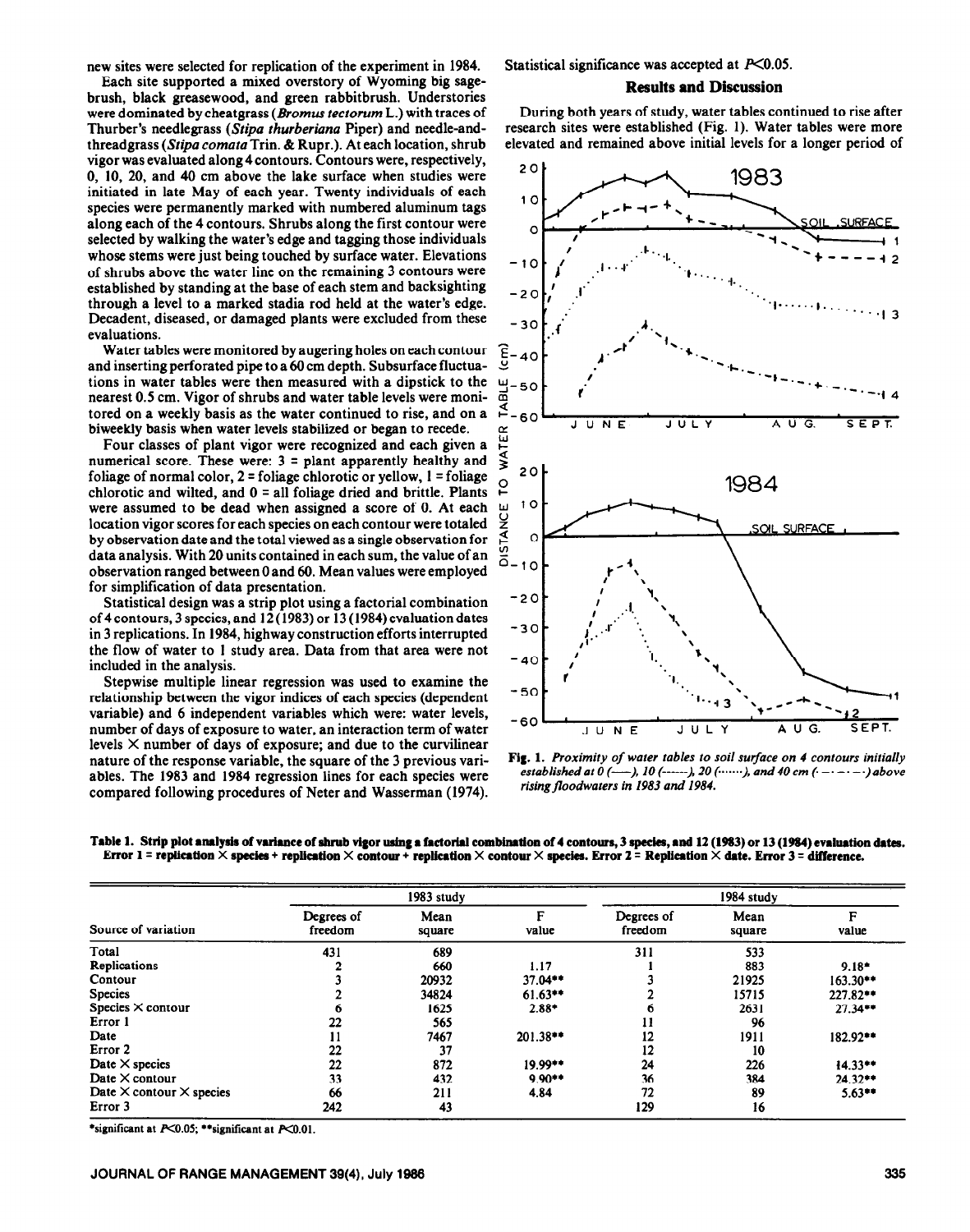time in 1983 than in 1984. The first or lowermost contours were inundated for 75 days in 1983 and only 60 days in 1984. The second contours experienced surface flooding in 1983 for approximately 63 days and **only** elevated water tables within 9 cm of the surface in 1984. The third contours experienced elevated water tables but no surface flooding during both years of study. Water moved into the monitored profile of the highest contours during 1983, but was not detected within these levels in 1984.

All interactions and main effects were judged significant  $(P<0.05)$ in the analysis of variance for both years of study (Table 1). Main effects of date, contour, and species made the greatest contribution to the sums of squares for both years. Differences between years in the extent and duration of flooding of the contours altered the responses obtained within the structure of the experiment, but the relative rankings and sensitivity of the 3 species were identical between years.

Wyoming big sagebrush was most affected by surface flooding or elevated water tables (Fig. 2). Declines in vigor were immediate,



Fig. 2. *Vigor indices of Wyoming big sagebrush (---), green rabbitbrush (---), andgreasewood +'..... ), on 4* **contours** *exposed to elevated water tables in 1983 and 1984. Vigor indices are:*  $3 =$  *healthy, 2 = leaves chlorotic,*  $1 =$  *leaves wilted, and*  $0 =$  *leaves and twigs dried and brittle.* 

and surface flooding resulted in nearly complete mortality of sagebrush within 21 to 28 days of inundation. Water tables within 6 to 10 cm of the soil surface killed many big sagebrush plants and reduced those remaining to a wilted condition. These plants failed to recover, as they did not initiate growth in the subsequent spring. Where water tables rose within 20 to 30 cm of the surface, sagebrush foliage became chlorotic, and leaves on some branches wilted slightly. These plants did recover, however, and were able to initiate new growth the following spring.

Vigor of inundated green rabbitbrush paralleled that of Wyoming big sagebrush with the primary difference between the 2 species being a l-week lag in the response of rabbitbrush. Twentyeight to 35 days of surface flooding caused complete mortality of rabbitbrush. Water tables within 6 to 10 cm of the surface caused wilting and some mortality during the growing season. Again, the remaining plants failed to recover and were classified as dead the following spring. Where water tables peaked at 20 to 30 cm below the surface, vigor of rabbitbrush was reduced to a chlorotic condition. These plants were not permanently harmed by this exposure.

Black greasewood was the most tolerant of elevated water tables of the 3 species examined. Greasewood endured 40 to 42 days of surface flooding before any significant  $(X<0.05)$  visible effects were apparent. Within this period, portions of the crowns of many plants were submerged. Inundated foliage perished immediately, but foliage above the water's surface maintained a normal appearance. Not all inundated plants died within the monitored growing season, but all were classified as dead the following spring.

The subsurface water tables of contour 3 were endured by greasewood for 90 days before a significant  $(P<0.05)$  decline in vigor occurred in 1983. Water peaked within 6 cm of the soil surface in early July and slowly receded as the growing season progressed. These plants were all dead in the following spring. In 1984 the water table of contour 2 was within 9 cm of the surface. Greasewood became slightly chlorotic in early July. The water table had begun to recede by this time, however, and greasewood appeared to fully recover. Water tables within 25 to 30 cm of the surface had no visible effect on the vigor of black greasewood in either year.

For all 3 species, stepwise multiple linear regression illustrated that plant vigor was most strongly correlated to an interaction of duration and degree of flooding (Table 2). The interaction term of  $d$ ays  $\times$  water level was the first variable to enter the models in 5 out of 6 regressions. Black greasewood, in 1983, was the only exception, and in this case the days  $\times$  water level squared and the days  $\times$ water level terms were the only variables to contribute significantly  $(F<0.05)$  to the model. No other independent variable showed a consistent order of entry into the models.

Coefficients of determination were consistently greater for 1983 models than for 1984 regressions. The lower  $R<sup>2</sup>$ 's of the 1984 data were probably due to the greater fluctuations or extreme rise and fall of the water tables on the various contours (Fig. 1). Within species, comparisons between 1983 and 1984 models were signifi-

**Table 2. Coefficients of determination (R\*) and regression coefficients of models relating plant vigor to water table levels, duration of exposure, and an**  interaction term of days  $\times$  water level.

| <b>Species</b>                                 |              | $R^2$        | Regression coefficients |                    |                              |                   |                          |                                             |                |  |
|------------------------------------------------|--------------|--------------|-------------------------|--------------------|------------------------------|-------------------|--------------------------|---------------------------------------------|----------------|--|
|                                                | Year         |              | Days                    | Water level        | Days $\times$<br>water level | Days <sup>2</sup> | Water level <sup>2</sup> | (Days $\times$<br>water level) <sup>2</sup> | Intercept      |  |
| Wyoming big sagebrush<br>Wyoming big sagebrush | 1983<br>1984 | 0.99<br>0.55 | $0.204a^1$<br>$-0.1632$ |                    | $-0.0721$<br>$-0.0381$       |                   |                          | $0.194E - 04$                               | 54.54<br>55.64 |  |
| Green rabbitbrush<br>Green rabbitbrush         | 1983<br>1984 | 0.91<br>0.55 |                         | 1.200 <sub>3</sub> | $-0.0251$<br>$-0.407$        | $-0.0012$         | 0.062 <sub>2</sub>       |                                             | 58.19<br>58.81 |  |
| Black greasewood<br>Black greasewood           | 1983<br>1984 | 0.96<br>0.65 | 0.205 <sub>4</sub>      |                    | $0.593E-0.22$<br>$-0.026_1$  | $-0.239E - 022$   | $0.017_3$                | $-0.131E-04$                                | 59.92<br>58.38 |  |

'Subscripts denote order of variable entry into the model in stepwise multiple linear regression. All coefficients are statistically significant (P<0.05).